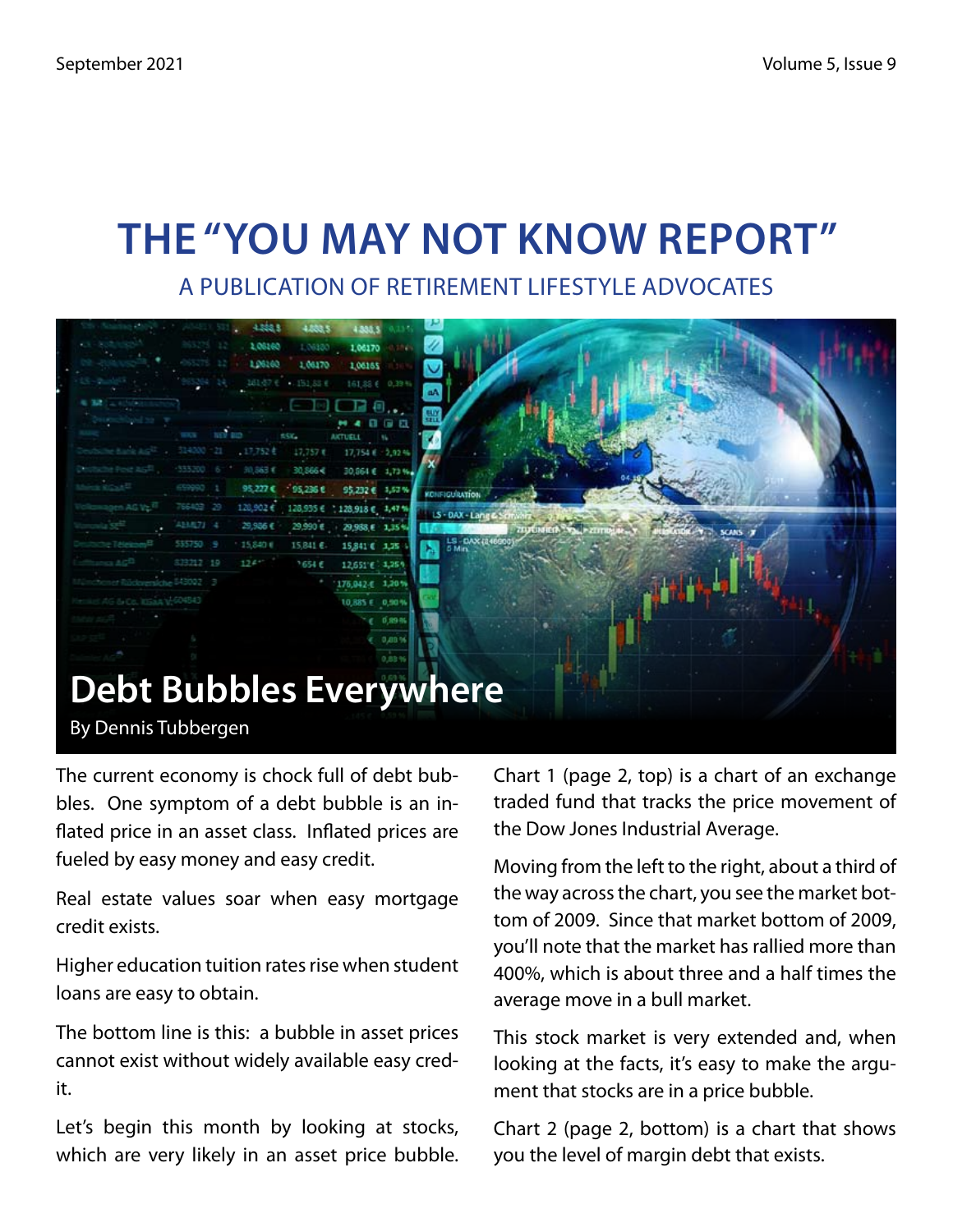*Chart 1: SPDR DJ Industrial Average EFT*



#### *Chart 2: Margin Debt*



If you're not familiar with margin debt, a margin loan is a loan that you'll take out using brokerage account assets as collateral. Current collateralization rules relating to mortgage debt require that you have at least 50% equity in your portfolio.

If an investor has a \$1 million stock portfolio, he or she can borrow \$500,000 against it. That leaves the investor with \$500,000 in equity calculated as follows: gross value of the brokerage account is one million dollars less the \$500,000 margin loan.

The \$500,000 margin loan proceeds can be used to buy more stock. If the gross value of the portfolio continues to rise, the investor can increase the margin loan on the portfolio if equity in the account is maintained at 50%.

With that for context, let's look at the chart. It's easily seen that at the time of the dot com bubble peak, margin debt was about \$310 billion. At the time of the financial crisis, margin debt reached about \$400 billion. Presently, margin debt is approaching \$1 trillion!

Another interesting thing to note is the relationship between the price of stocks and the total of margin debt. Notice that the level of margin debt and the price of stocks are very closely correlated confirming that much of the rise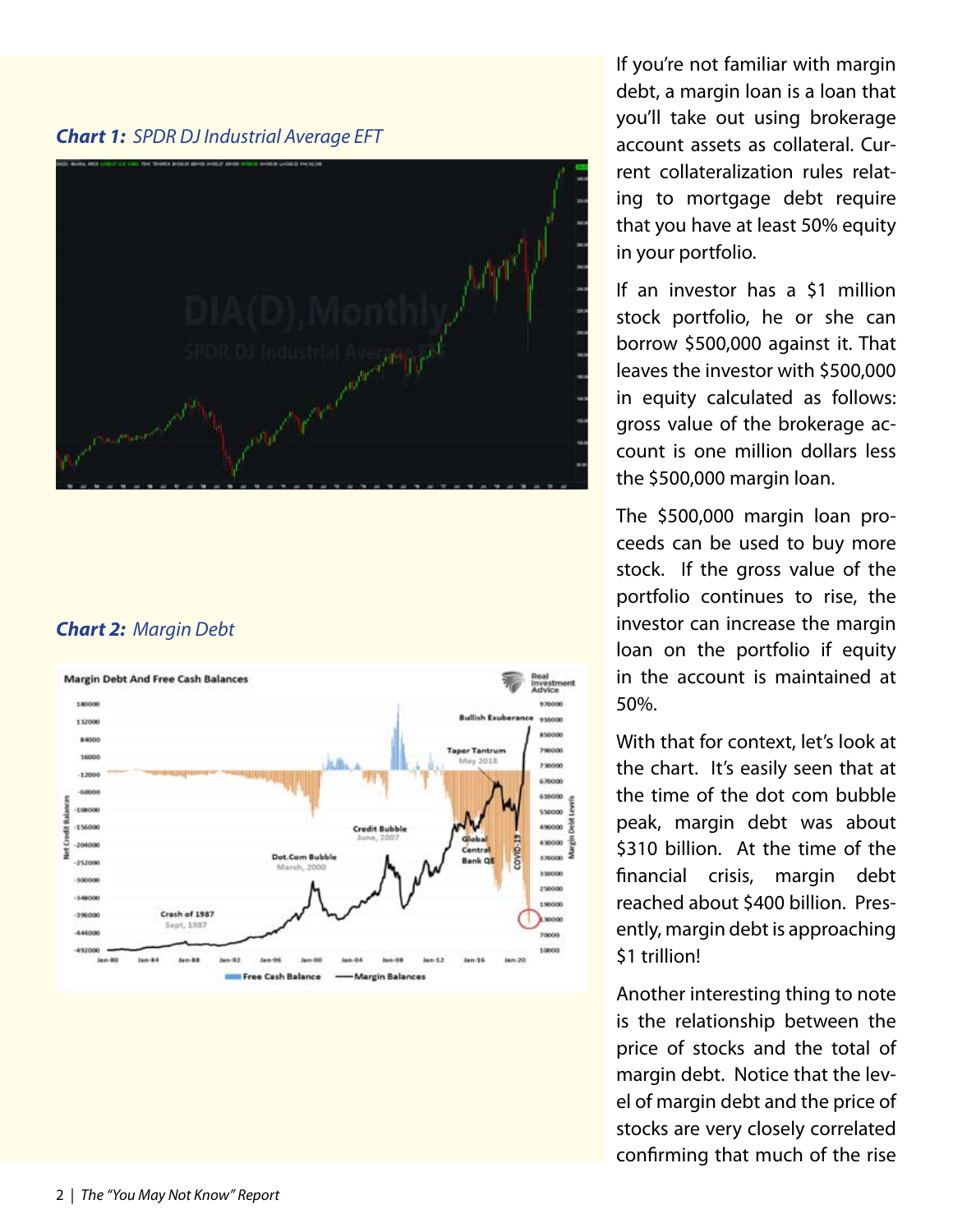in the price of stocks is largely attributable to margin debt accumulation.

This same analysis can be applied to the real estate market. Chart 3 (this page, top) is a chart of the Case Shiller National Home Price Index from the St. Louis Federal Reserve. This is the home price index most commonly used to measure home prices.

As noted from the chart, at the time of the financial crisis in 2007 and 2008, the index stood a little over 180. Today, it's more than 240 which is an increase of about  $1/3^{rd}$ . Despite what many analysts may state, housing prices today are significantly higher than housing prices were at the time of their collapse during the financial crisis.

What has driven real estate prices higher?

The answer is again easy credit.

Chart 4 (this page, bottom) illustrates total mortgage debt in the United States from calendar year 2000 to the present. Notice from the chart that mortgage debt is currently about \$3 trillion more than at the time of the financial crisis.

If you're wondering what the primary driving force behind the real estate market is presently, look no further than easy credit in the mortgage market. To put mortgage debt levels in perspective,

#### *Chart 3: Case Shiller National Home Price Index*



#### *Chart 4: US Total Mortgage Debt (2000 to present)*

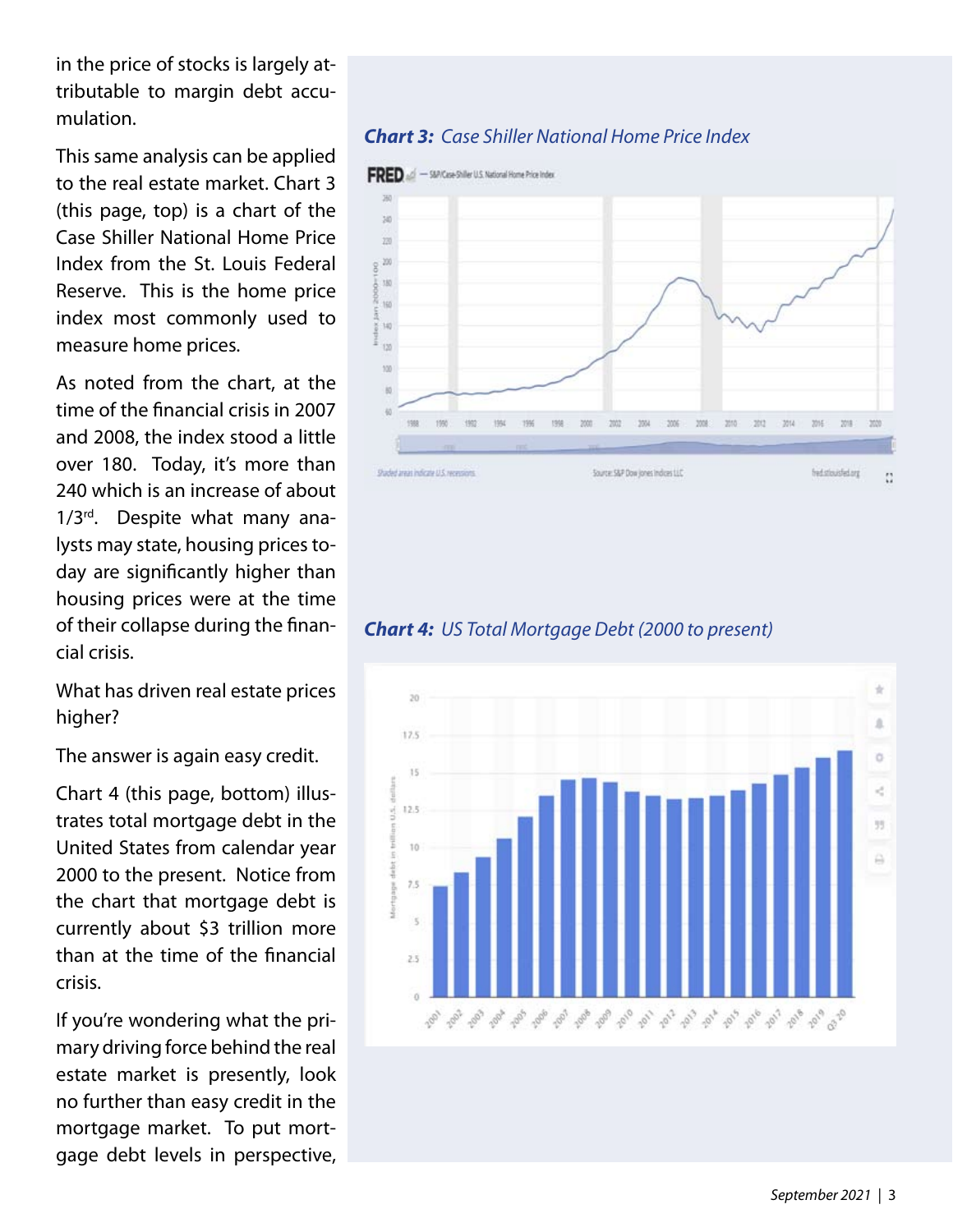

*Chart 5: Total Outstanding Student Loan Debt (2006 to 2019)*

*Chart 6: Tuition Costs Relative to Other Costs* 



#### total mortgage debt now exceeds \$15 trillion!

While there are many other debtdriven bubbles that exist in the economy today, we'll look at one more area that has been affected – tuition rates at colleges and universities are a lot higher than in the past. This dramatic increase has been driven by easy credit.

Any student that is enrolled in an institute of higher learning has had easy access to student loans without regard to any other factors.

Chart 5 (this page, top) shows the total outstanding student loan debt from 2006 to 2019. In the third quarter of 2006, student loan debt totaled just over \$400 billion. Today student loan debt exceeds \$1.7 trillion and, according to the Federal Reserve, that amounts to an average of \$86,000 per student!

As noted, as student loans have become more available, tuition costs have risen. Chart 6 (this page, bottom) illustrates the rise in tuition costs relative to other costs like medical care, shelter and food.

Tuition costs have risen twice as fast as medical costs, four times as fast as the cost of maintaining shelter and nearly six times the increase in food costs.

These tuition increases, like stock price increases and real estate prices can be largely attributed to easy credit.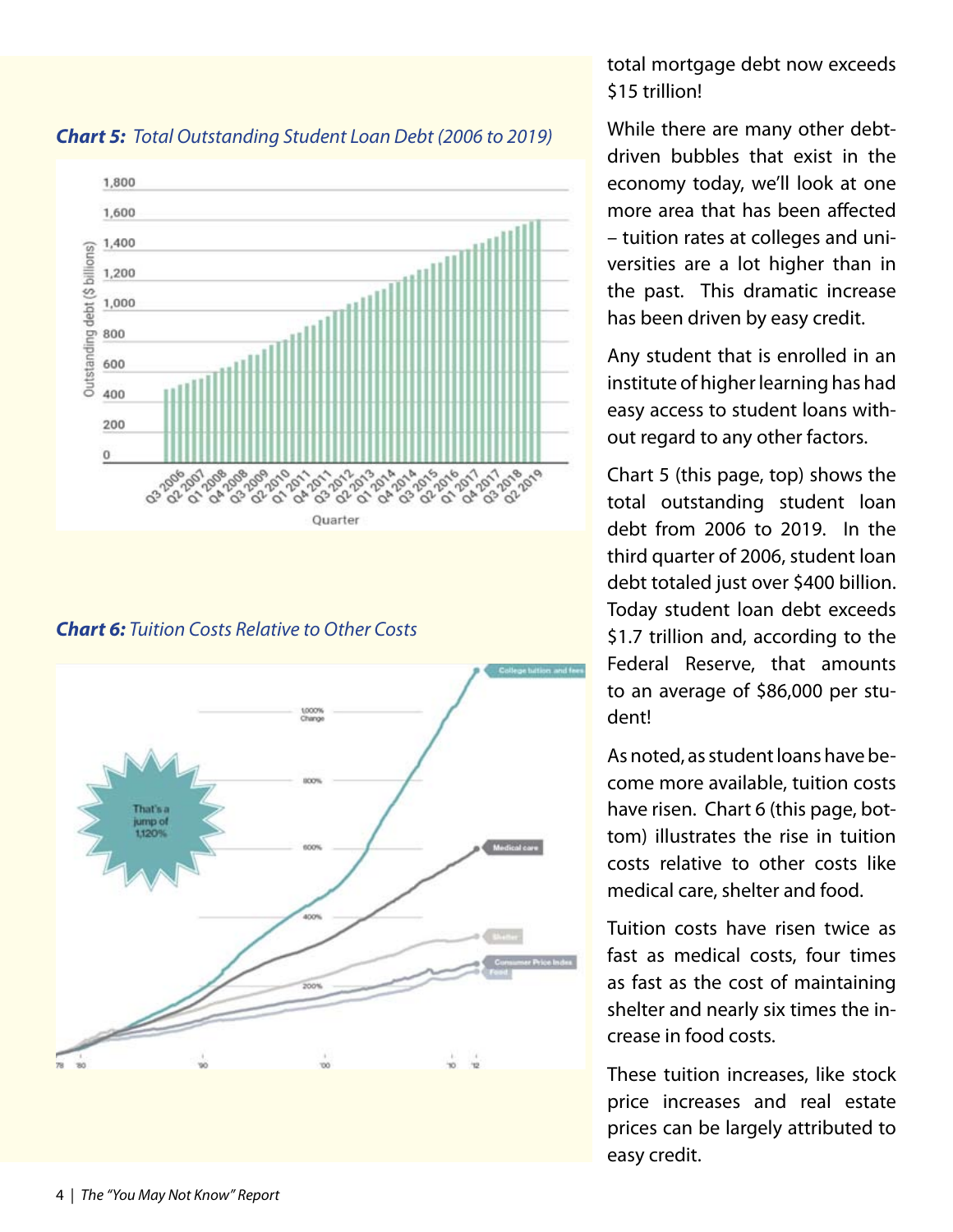

There is growing talk of the "taper", or the Federal Reserve slowing the rate at which currency is created. Recently, at the close of the Federal Reserve's annual Jackson Hole, Wyoming symposium, Fed Chair, Jerome Powell, mentioned that the Fed may be poised to change policy course sometime in the future. This<sup>1</sup> from "Zero Hedge":

*All that angst and jitters heading into today's Jerome Powell speech, with so many fearing that the Fed Chair would finally make good on urgent warnings from a growing number of Fed speakers that the Fed's easing is causing bubbles across all asset classes - including housing and certainly stocks - and warns traders that the big, bad taper is coming, and... nothing.*

*Instead, Powell was far more dovish than almost anyone had expected, barely mentioning the upcoming taper (and only in the context of what the Fed said in the recent Minutes), while* 

*reserving the bulk of his speech to discuss why inflation is transitory.*

*Predictably, Powell's dovishness sparked a waterfall in the dollar and yields, with the 10Y and the Bloomberg Dollar index both sliding.*  [Chart 7, page 6, bottom left.]

*With the dollar free-falling, both gold and silver surged. (Noted by the chart below.)*  [Chart 8, page 6, bottom right.]

*As did oil.*

*As did crypto's.*

*After pushing higher earlier in the week, yields promptly collapsed after Powell's dovish commentary.*

*And just one day after 30Y yields finally caught up to stocks, today we observed a sharp divergence in yet another manifestation of the QE trade where everything – except the dollar – was bought.*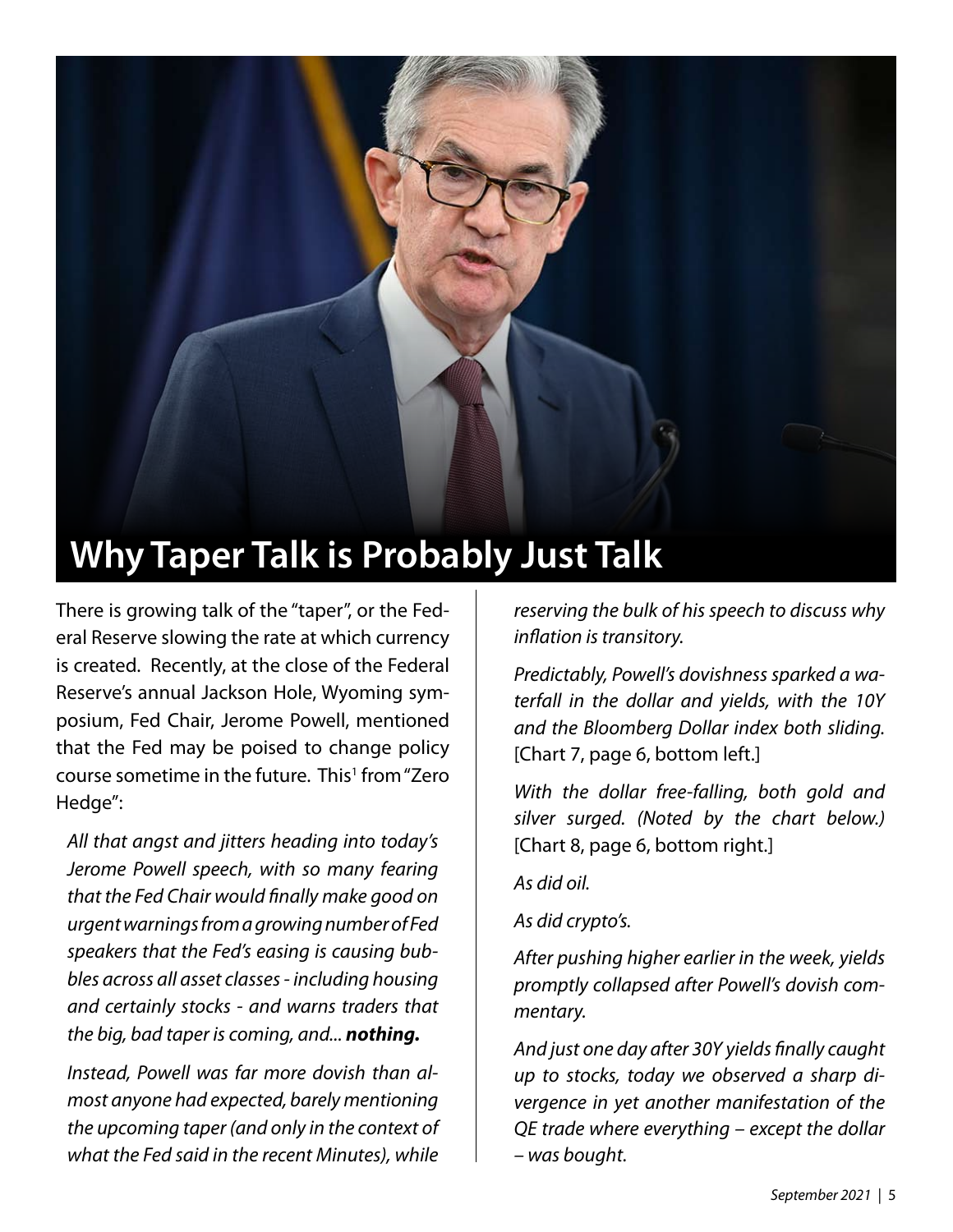Seems that markets are continuing to react to taper talk as they always have, buying anything that is not the dollar.

Evidently, market participants are of the belief that taper talk is just that – talk.

So, what did the Federal Reserve Chair have to say about slowing the rate of currency creation?

This<sup>2</sup> from "The Wall Street Journal" (emphasis added):

*Federal Reserve Chairman Jerome Powell reaffirmed the central bank's emerging plan to begin reversing its easy-money policies later this year while explaining in greater detail why he expects a recent surge in inflation to fade over time.*

*At the Fed's meeting late last month, "I was of the view, as were most participants, that if the economy evolved broadly as anticipated,* 

*it could be appropriate to start reducing the pace" of the Fed's \$120 billion in monthly asset purchases this year, Mr. Powell said Friday.*

*Since that meeting, the economy has seen "more progress in the form of a strong employment report for July, but also the further spread of the Delta variant" of the Covid-19 virus, Mr. Powell said Friday morning at a virtual symposium hosted by the Kansas City Fed.*

*Markets rallied Friday, with the S&P 500 hitting a fresh record. The index gained 0.9% to its first close above 4500. In the bond market, the yield on 10-year Treasury notes fell to 1.311% after Mr. Powell's speech, from 1.342% Thursday.*

Stocks rallied as did bonds.

Seems the markets don't believe Mr. Powell. And, with good reason.





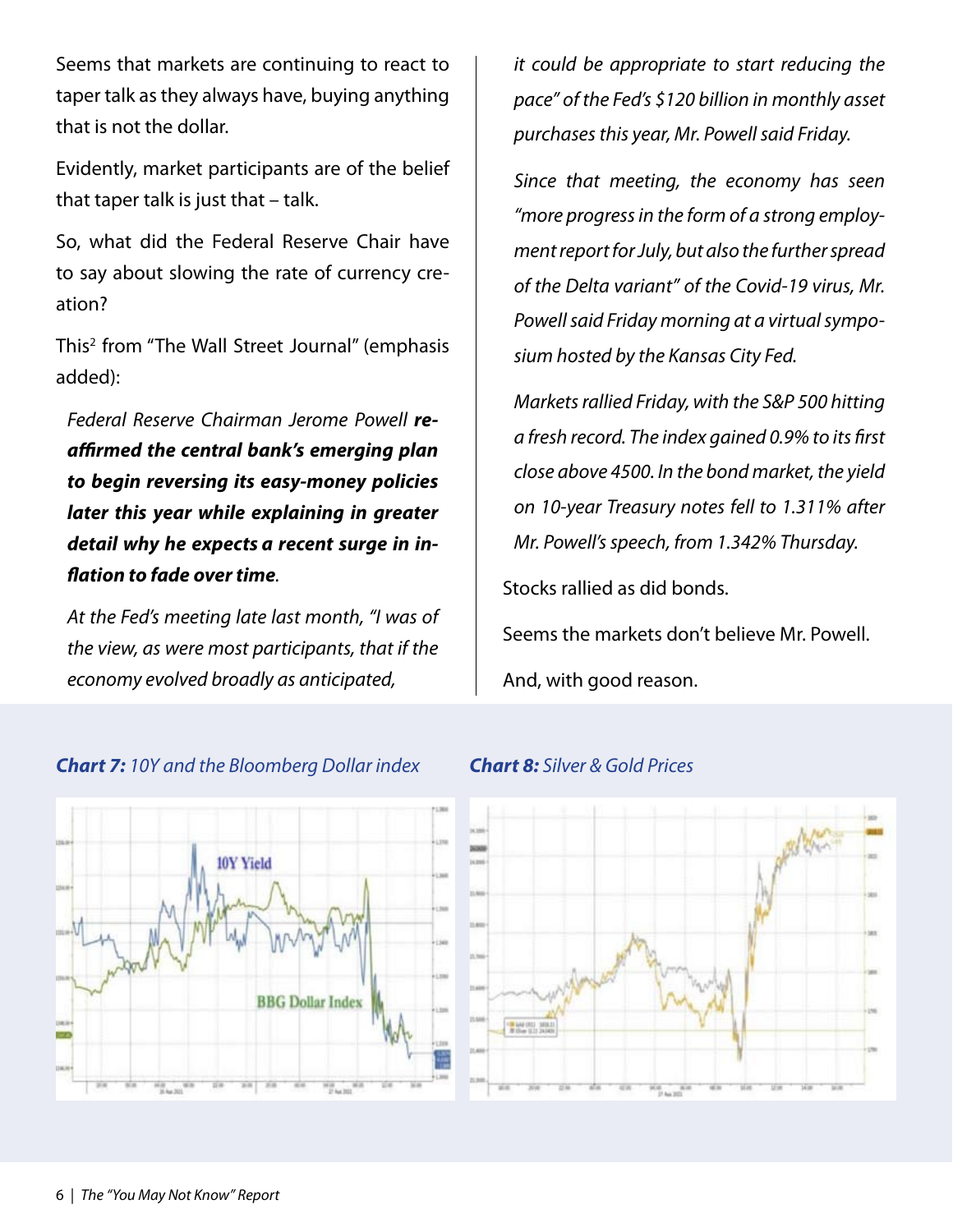# **Economic Realities versus Political Realities**

Ryan McMaken, of the Mises Institute, wrote an interesting piece<sup>3</sup> that discussed the political realities of Federal Reserve policy. For those who are still of the belief that Fed policy decisions are based on economic factors, it's an eyeopening read. (Emphasis added.)

*Much of the discussion over the Fed's policies on interest rates tends to focus on how interest rate policy fits within the Fed's so-called dual mandate. That is, it is assumed that the Fed's policy on interest rates is guided by concerns over either "stable prices" or "maximizing sustainable employment."*

#### *This naïve view of Fed policy tends to ignore the politicalrealities of interest rates as a key factor in the federal government's rapidly growing deficit spending.*

*While it is no doubt very neat and tidy to think the Fed makes its policies based primarily on economic science, it's more likely that what actually concerns the Fed in 2021 is facilitating deficit spending for Congress and the White House.*

*The politics of the situation—not to be confused with the economics of the situation dictate that interest rates be kept low, and this suggests that the Fed will work to keep interest rates low even as price inflation rises and even if it looks like the economy* 

*is "overheating." If we seek to understand the Fed's interest rate policy, it thus may be most fruitful to look at spending policy on Capitol Hill rather than the arcane theories of Fed economists.*

*Why Politicians Need the Fed to Keep Deficit Spending Going—at Low Rates*

#### *Federal spending has reached multigenerational highs in the United States, both in raw numbers and proportional to GDP.*

*If all this spending were just a matter of redistributing funds collected through taxation, that would be one thing. But the reality is more complicated than that. In 2020, the federal government spent \$3.3 trillion more than it collected in taxes. That's nearly double the \$1.7 trillion deficit incurred at the height of the Great Recession bailouts. In 2021, the deficit is expected to top \$3 trillion again.*

*In other words, the federal government needs to borrow a whole lot of money at unprecedented levels to fill that gap between tax revenue and what the Treasury actually spends.*

*Sure, the Congress could just raise taxes and avoid deficits, but politicians don't like to do that. Raising taxes is sure to meet political opposition, and when government spending is closely tied to taxation, the taxpayers can more clearly see the true cost of govern-*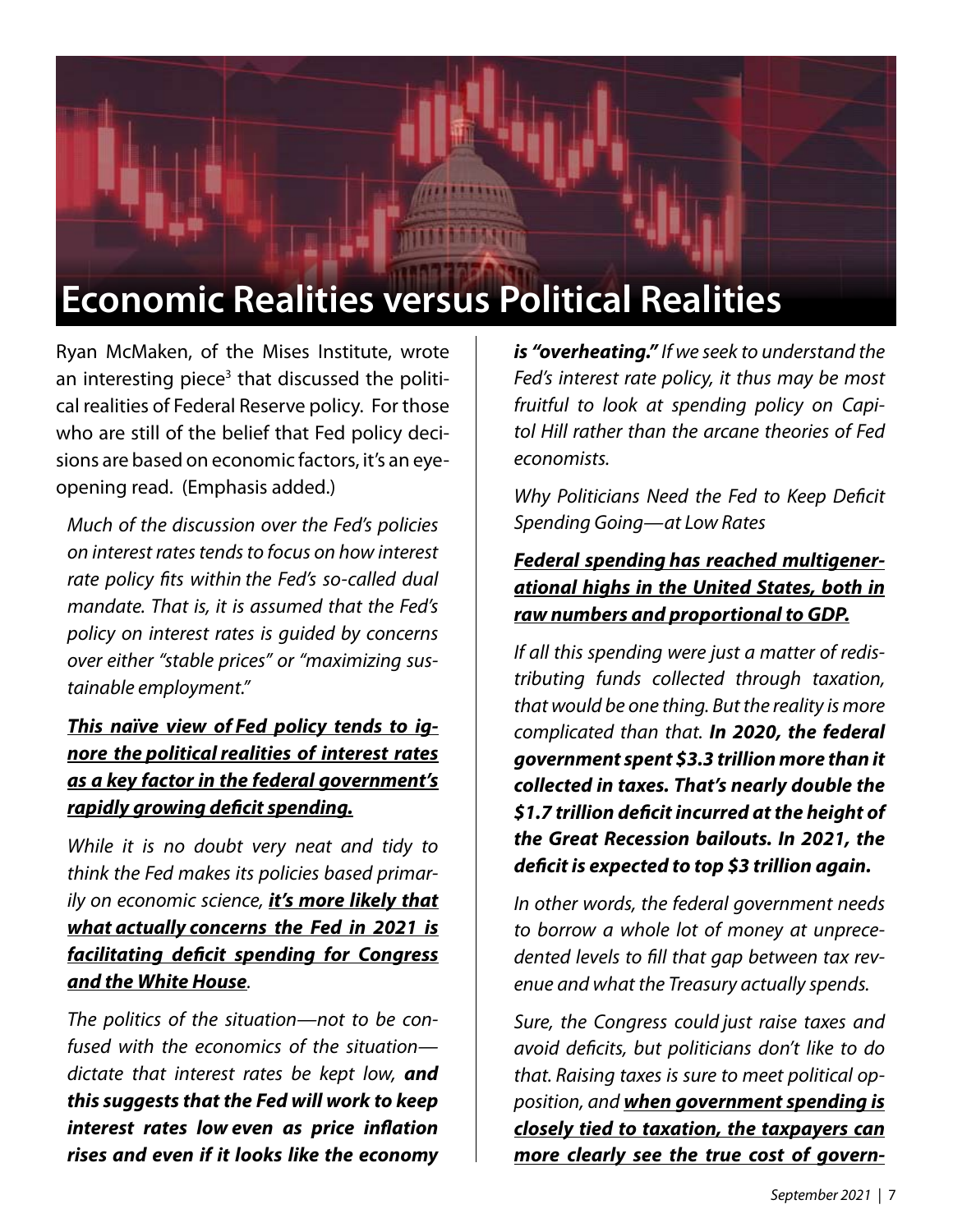#### *ment spending programs.*

*Deficit spending, on the other hand, is often more politically feasible for policymakers, because the true costs are moved into the future, or they are—as we will see below—hidden behind a veil of inflation.*

*That's where the Federal Reserve comes in. Washington politicians need the Fed's help to facilitate ever-greater amounts of deficit spending through the Fed's purchases of government debt.*

*Without the Fed, More Debt Pushes up Interest Rates*

*When the Congress wants to engage in \$3 trillion dollars of deficit spending, it must first issue \$3 trillion dollars of government bonds.*

*That sounds easy enough, especially when interest rates are very low. After all, interest rates on government bonds are presently at incredibly low levels. Through most of 2020, for instance, the interest rate for the ten-year bond was under 1 percent, and the ten-year rate has been under 3 percent nearly all the time for the past decade.*

*But here's the rub: larger and larger amounts put upward pressure on the interest rate—all else being equal. This is because if the US Treasury needs more and more people to buy up more and more debt, it's going to have to raise the amount of money it pays out to investors.*

*Think of it this way: there are lots of places investors can put their money, but they'll be willing to buy more government debt the more it pays out in yield (i.e., the interest rate). For example, if government debt were paying 10 percent interest, that would be a very good deal and people would flock to buy these bonds. The federal government would have no prob-* *lem at all finding people to buy up US debt at such rates.*

*Politicians Must Choose between Interest Payments and Government Spending on "Free" Stuff*

*But politicians absolutely do not want to pay high interest rates on government debt, because that would require devoting an ever-larger share of federal revenues just to paying interest on the debt.*

*For example, even at the rock-bottom interest rates during the last year, the Treasury was still having to pay out \$345 billion dollars in net interest. That's more than the combined budgets of the Department of Transportation, the Department of the Interior, and the Department of Veterans Affairs combined. It's a big chunk of the full federal budget.*

*Now, imagine if the interest rate doubled from today's rates to around 2.5 percent still a historically low rate. That would mean the federal government would have to pay out a lot more in interest. It might mean that instead of paying \$345 billion per year, it would have to pay around \$700 billion or maybe \$800 billion. That would be equal to the entire defense budget or a very large portion of the Social Security budget.*

*So, if interest rates are rising, a growing chunk of the total federal budget must be shifted out of politically popular spending programs like defense, Social Security, Medicaid, education, and highways. That's a big problem for elected officials, because that money instead must be poured into debt payments, which doesn't sound nearly as wonderful on the campaign trail when one is a candidate who wants to talk about all the great things he or she is spending federal money on. Spending on old-age*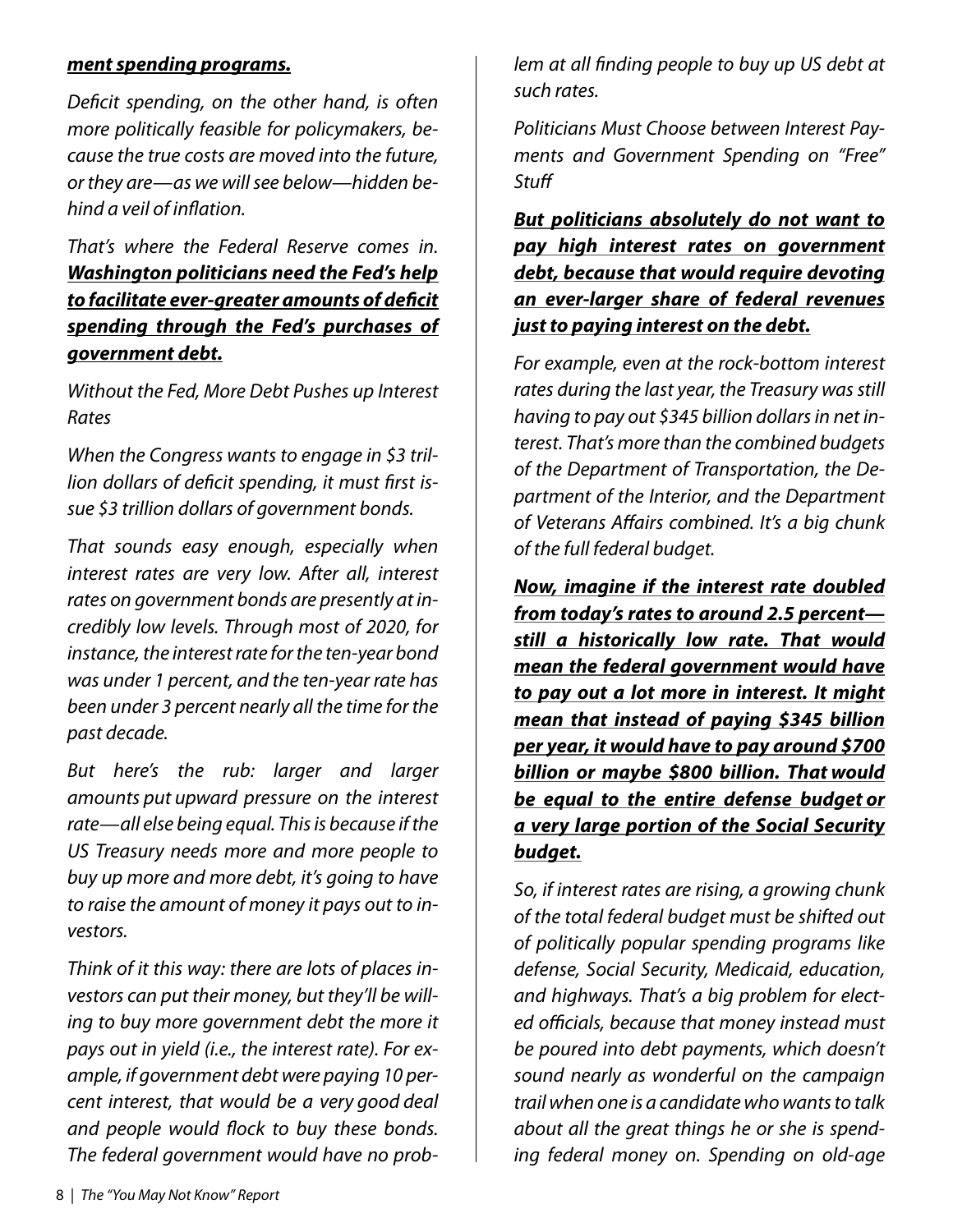*pensions and education right now is good for getting votes. Paying interest on loans Congresstook out years ago to fund some failed boondoggle like the Afghanistan war? That's not very politically rewarding.*

*So, policymakers tend to be very interested in keeping interest rates low. It means they can buy more votes. So, when it comes time for lots*  of deficit spending, what elected officials real*ly want is to be able to issue lots of new debt but not have to pay higher interest rates. And this is why politicians need the Fed.*

*The Fed Is Converting Debt into Dollars*

*Here's how the mechanism works.*

*Upward pressure on rates can be reduced if the central bank steps in to mop up the excess and ensure there are enough willing buyers for government debt at very low interest rates. Effectively, when the central bank is buying up trillions in government debt, the amount of debt out in the larger marketplace is reduced. This means interest rates don't have to rise to attract enough buyers. The politicians remain happy.*

*And what happens to this debt as the Fed buys it up? It ends up in the Fed's portfolio, and the Fed mostly pays for it by using newly created dollars. Along with mortgage securities, government debt makes up most of the Fed's assets, and since 2008, the central bank has increased its total assets from under \$1 trillion dollars to over \$8 trillion. That's trillions of new dollars flooding either into the banking system or the larger economy.*

*For years, of course, the Fed has pretended that it will reverse the trend and begin selling off its assets—and in the process remove these dollars from the economy. But* *clearly the Fed has been too afraid of what this would do to asset prices and interest rates.*

*Rather, it is increasingly clear that the Fed's purchases of these assets are really a monetization of debt. Through this process, the Fed is turning this government debt into dollars, and the result is monetary inflation. That means asset price inflation which we've clearly already seen in real estate and stock prices—and it often means consumer price inflation, which we're now beginning to see in food prices, gas prices, and elsewhere.*



Shrinkflation is one of the most-used words of 2021. Rather than raise prices of consumer goods to adjust for rising wholesale prices, some manufacturers are simply making the package sizes smaller while maintaining prices. Known as 'shrinkflation', consumers end up paying the same price for less product.

This from WCPO<sup>4</sup> (emphasis added):

*One of the hottest words in 2021 is "shrinkflation," and it's where consumer companies cut product sizes instead of raising prices. Either way, consumers pay more.*

*According to consumer guru Ed Dworsky of MousePrint.org, more items are falling victim to this.*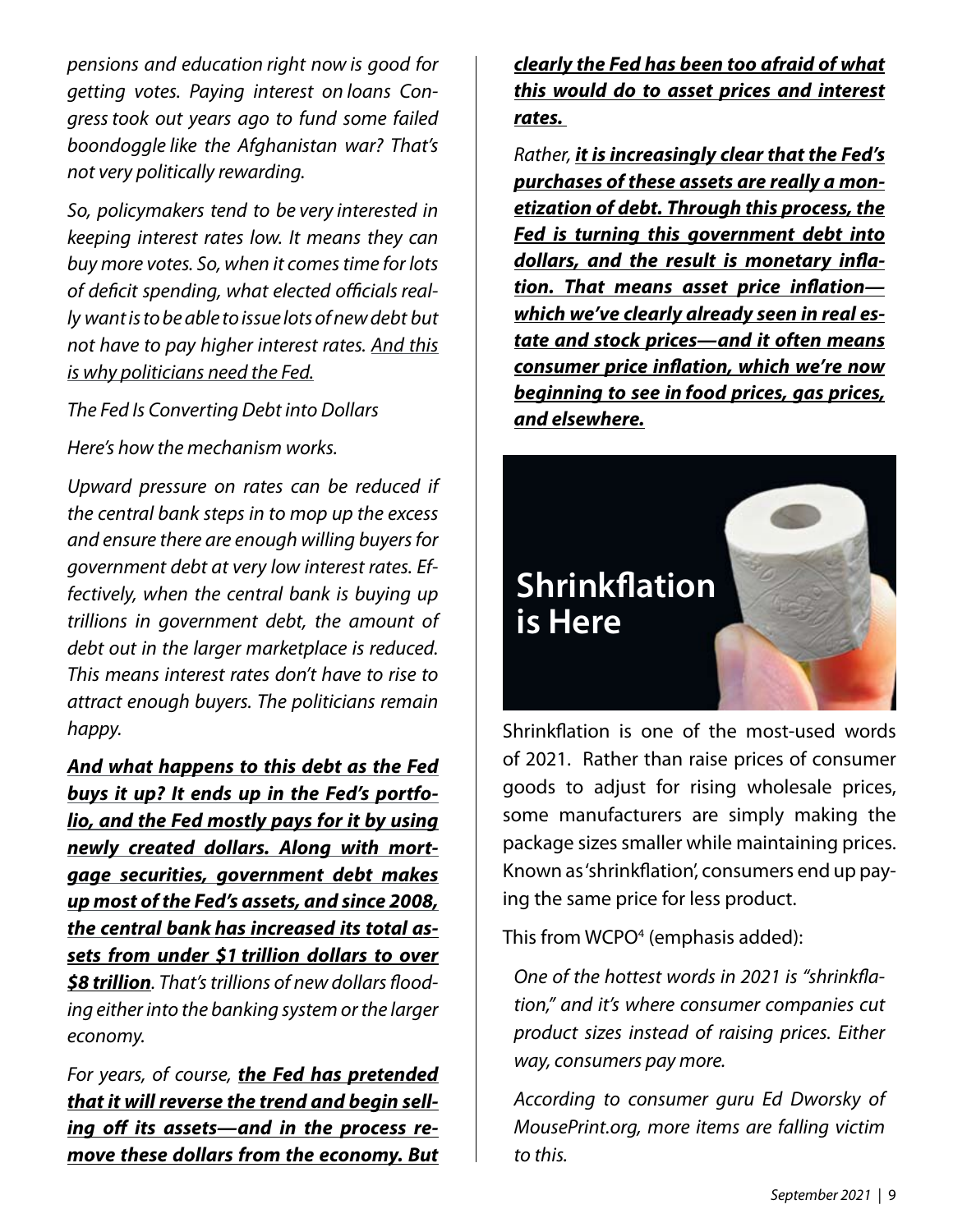*Remember all the warnings earlier this year that paper towels were supposed to go up in price this summer? Prices stayed relatively the same, but producers shrunk their products, according to MousePrint.*

#### *Items getting smaller in 2021*

#### *Other examples include:*

- *Bounty paper towels: The triple pack • has shrunk from 165 sheets to just 147*
- *Costco's toilet paper: A large pack was • 425 sheets last year, but is 380 now*
- *Dial Body Wash: Reduced from 21 • ounces to 16 ounces, a 25% reduction*
- *Ziploc freezer bags: 54 bags last • year, but just 50 bags this year*
- *Quaker Instant Oatmeal: 10 packs last •year, but 8 this year for some varieties.*

#### *Family size can hide smaller box*

*There are also some cases of shrinkflation that make consumers think they are getting more, when really they are getting less.*

*According to MousePrint, family-size boxes of Cheerios have shrunk from 20 ounces to 19, the equivalent of a 27-cent price hike.*

*People see "family size" on products and think they are getting more than before, but really they are getting less. And that stinks.*

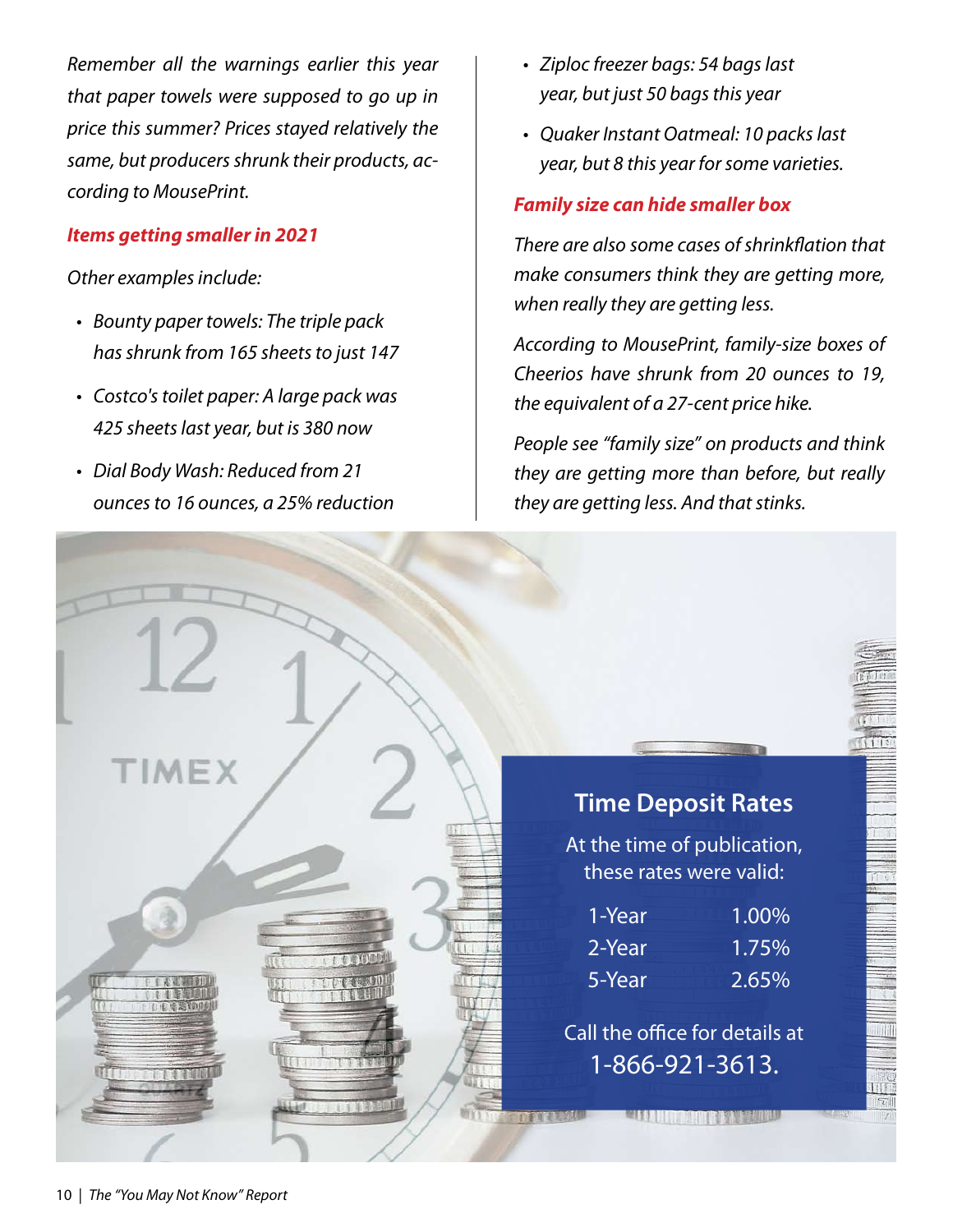

**How to Use a Simple 4-Step Process Designed Especially for Today's Economy to Help You Maximize Your Benefits from Social Security, Divorce Yourself from the IRS in Your IRA or 401(k) and Achieve Your Dreams of a Comfortable Retirement in a Crazy, New World** 

The world has **dramatically changed** over the past couple of years. What was once considered 'normal' is now a distant memory.

With this massive level of change in nearly every area of our lives, **retirement planning rules have also changed radically.**

Whether you are aspiring to a comfortable, stress-free retirement or you are already retired, today's retirement is not your Mom's or Dad's retirement, far from it. If you plan for your retirement using the same strategies your parents did, **you may fail and find that your retirement dreams are never realized**. Or even worse, **you may retire thinking everything is O.K., only to find that your finances fail you**.

A 3-night, virtual educational course will reveal

retirement's new rules in the new economy and lay out a simple 4-Step process to achieving a successful retirement. This course, formerly taught at a university, is now being offered virtually. You need only a computer with an internet connection to participate.

The Federal Reserve, the central bank of the United States, has been creating currency at a pace that can only be described as reckless. Inflation is emerging as a result. **Anyone who is retired, or who is contemplating retirement is being affected.**

Combine that fact with the fact that current debt levels compared to the size of the economy **are 50% higher than at the beginning of The Great Depression** and it becomes **painfully evident** that the economy is different now than at any time in recent memory.

If you want to succeed in retirement, you may need to consider a different approach. Full details about this course are available online at **www.RevenueSourcingCourse.com.**